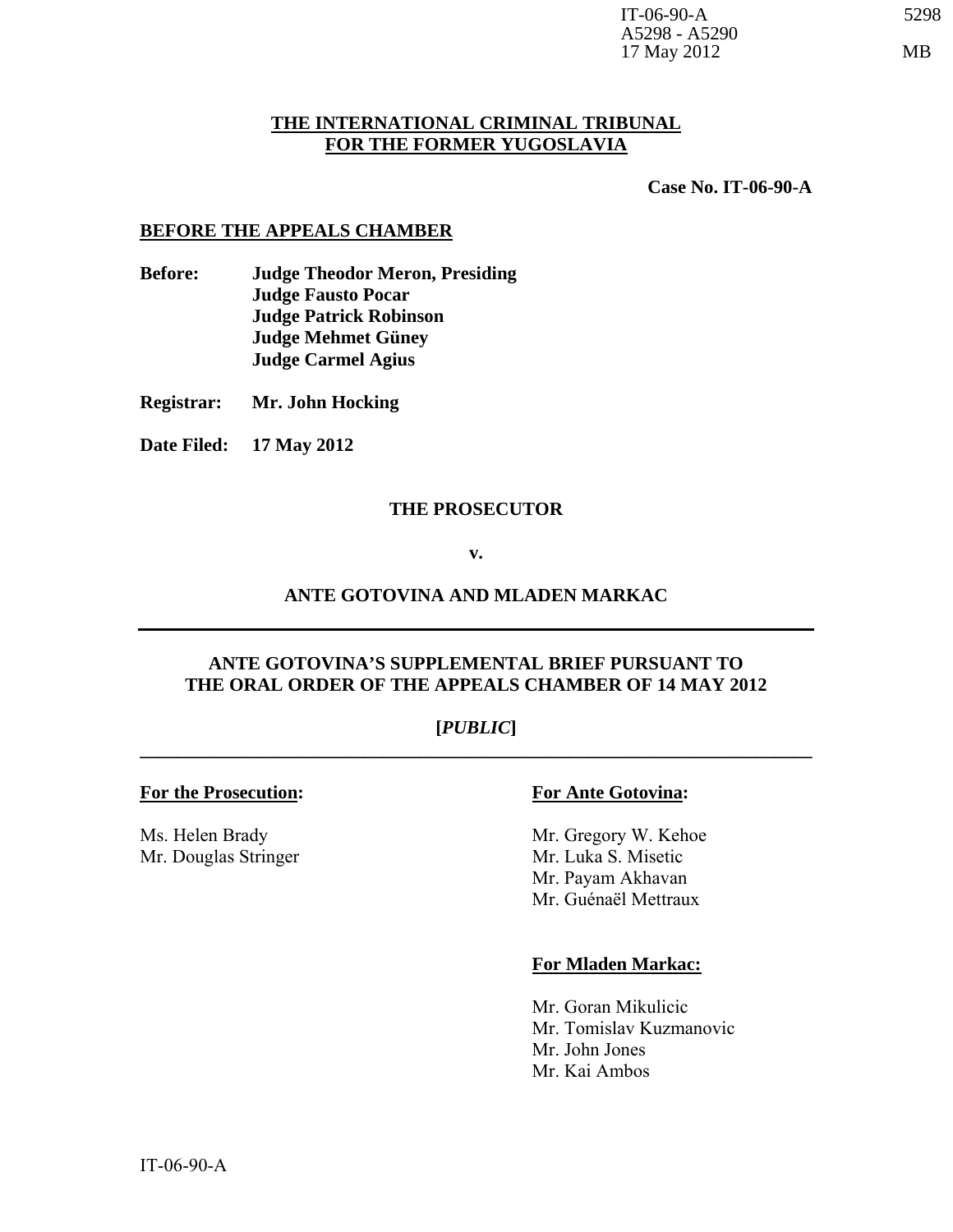# **THE INTERNATIONAL CRIMINAL TRIBUNAL FOR THE FORMER YUGOSLAVIA**

#### **Case No. IT-06-90-A**

### **THE PROSECUTOR v. ANTE GOTOVINA and MLADEN MARKAC**

# **ANTE GOTOVINA'S SUPPLEMENTAL BRIEF PURSUANT TO THE ORAL ORDER OF THE APPEALS CHAMBER OF 14 MAY 2012**

**\_\_\_\_\_\_\_\_\_\_\_\_\_\_\_\_\_\_\_\_\_\_\_\_\_\_\_\_\_\_\_\_\_\_\_\_\_\_\_\_\_\_\_\_\_\_\_\_\_\_\_\_\_\_\_\_\_\_\_\_\_\_\_\_\_\_\_\_\_\_\_\_** 

### **I. Introduction**

- 1. Parties were twice put on notice that they were not permitted to raise new arguments during the appeal hearing.<sup>1</sup> Pursuant to the oral order of the Appeals Chamber on 14 May 2012, Appellant Ante Gotovina ("Appellant") submits this Supplemental Brief regarding the inadmissibility of four new arguments advanced by the Prosecution for the first time at the Appeal Hearing, as follows:
	- i. Lawful artillery attacks constituted the *actus reus* of deportation;
	- ii. Use of artillery in the four towns during Operation Storm constituted a disproportionate attack;
	- iii. The use of MRLs and T-130 artillery was "inherently indiscriminate" in an urban environment;  $2$  and
	- iv. The Trial Chamber was able to infer a JCE to deport Serb civilians from the Brioni transcript itself. $3$

<u>.</u>

<sup>&</sup>lt;sup>1</sup> Decision on Ante Gotovina's Motion *in Limine*, 9 May 2012, page 1; *Addendum* to the Scheduling Order for Appeal Hearing, 24 April 2012, p 1.

<sup>&</sup>lt;sup>2</sup> This argument was advanced at trial, rejected by the Trial Chamber, and the Prosecutor did not appeal that adverse ruling. See further discussion Section III, paragraphs 19-21 *infra*.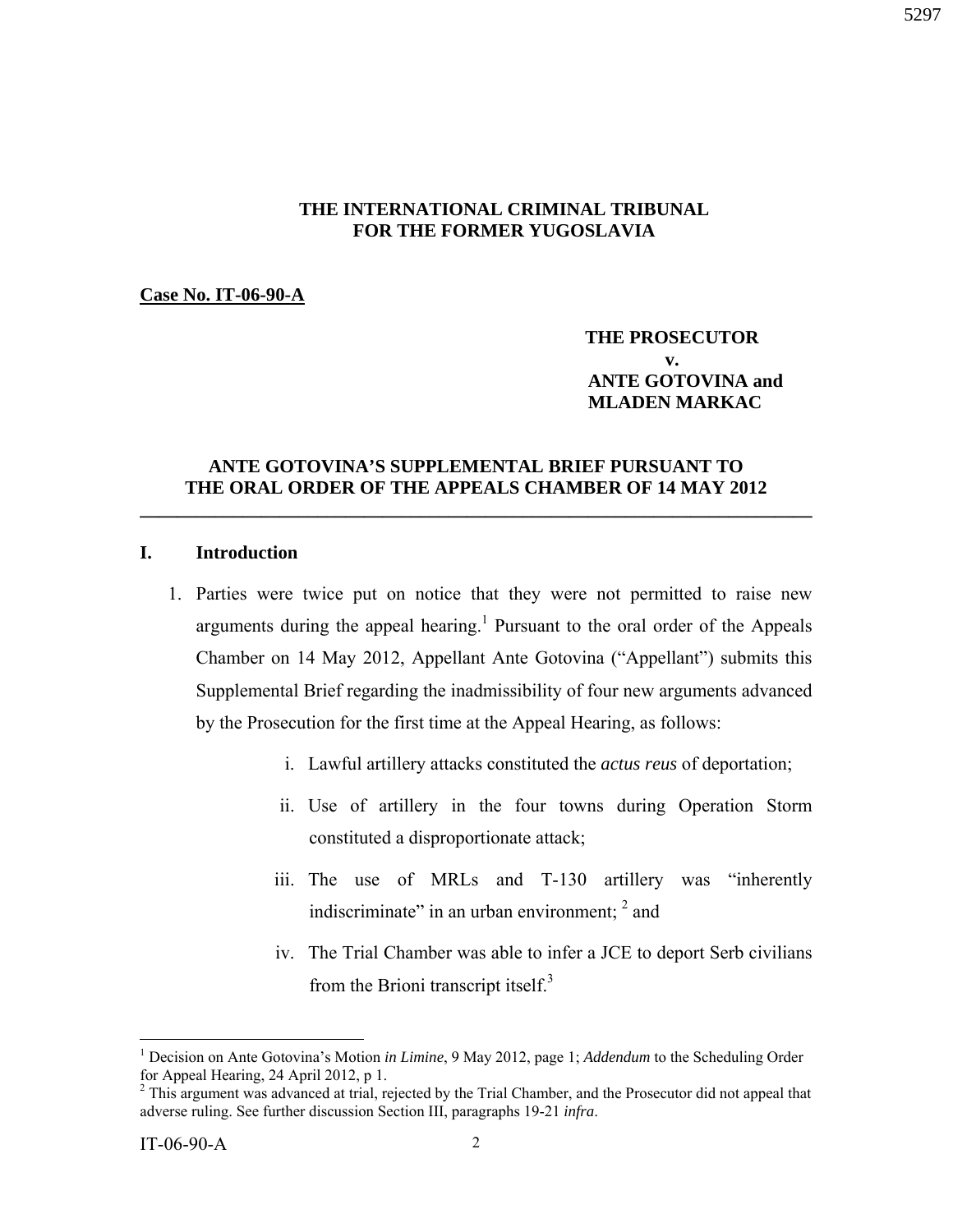2. As set forth below, the consideration of these new arguments would constitute a flagrant violation of the Appellant's fundamental right of detailed and timely notice of charges and the Appeals Chamber's repeated orders concerning the permitted scope of arguments at the appeal hearing. These new arguments should therefore be disregarded.

# **II. The Prosecution Did Not Give Notice That Its Case Alleged That Lawful Shelling, or Shelling of Military Targets, Could Constitute Deportation**

3. The Prosecution responded to the Appeals Chamber's Fourth Question by advancing the new and extraordinary argument that even if the artillery attacks were lawful and targeted only military objectives, they would still constitute the *actus reus* of deportation because of the alleged presence of the requisite *mens rea*. 4

# **A. At Trial The Prosecution Never Claimed that Lawful Shelling of Military Targets Caused the Alleged Deportation**

- 4. The Prosecution's shelling theory at trial was as follows:
	- i. "In accordance with Gotovina's order, Knin, Benkovac, Obrovac, Gracac, and many other towns, villages and hamlets, […] were struck repeatedly with artillery over two days despite having few or, as in almost all cases, no identifiable military targets";
	- ii. The JCE involved the unlawful attacks directed against "civilian areas"; the entire section of the Prosecution's Pre-Trial Brief describing the relationship of unlawful attacks to the JCE is titled, "Shelling of Civilian Areas"<sup>6</sup> and makes no reference to shelling of "military objectives" as a modality of deportation;
	- iii. Residential areas of these towns, villages and hamlets were allegedly struck as part of an indiscriminate attack intended to achieve "complete demoralisation"7 ; and

 <sup>3</sup>  $3$  T.170:17-23.

 $4$  T.82-83; 95-98.

 $<sup>5</sup>$  OTP Pre-Trial Brief, 23 March 2007, paragraph 31. Emphasis added.</sup>

<sup>6</sup> OTP Pre-Trial Brief, page 9; see also paragraphs 31, 32, 36, 52, 110, and 114, all of which refer exclusively to shelling of "civilian areas" (not military targets) as the underlying criminal act.<br><sup>7</sup> OTP Pre-Trial Brief, paragraph 31.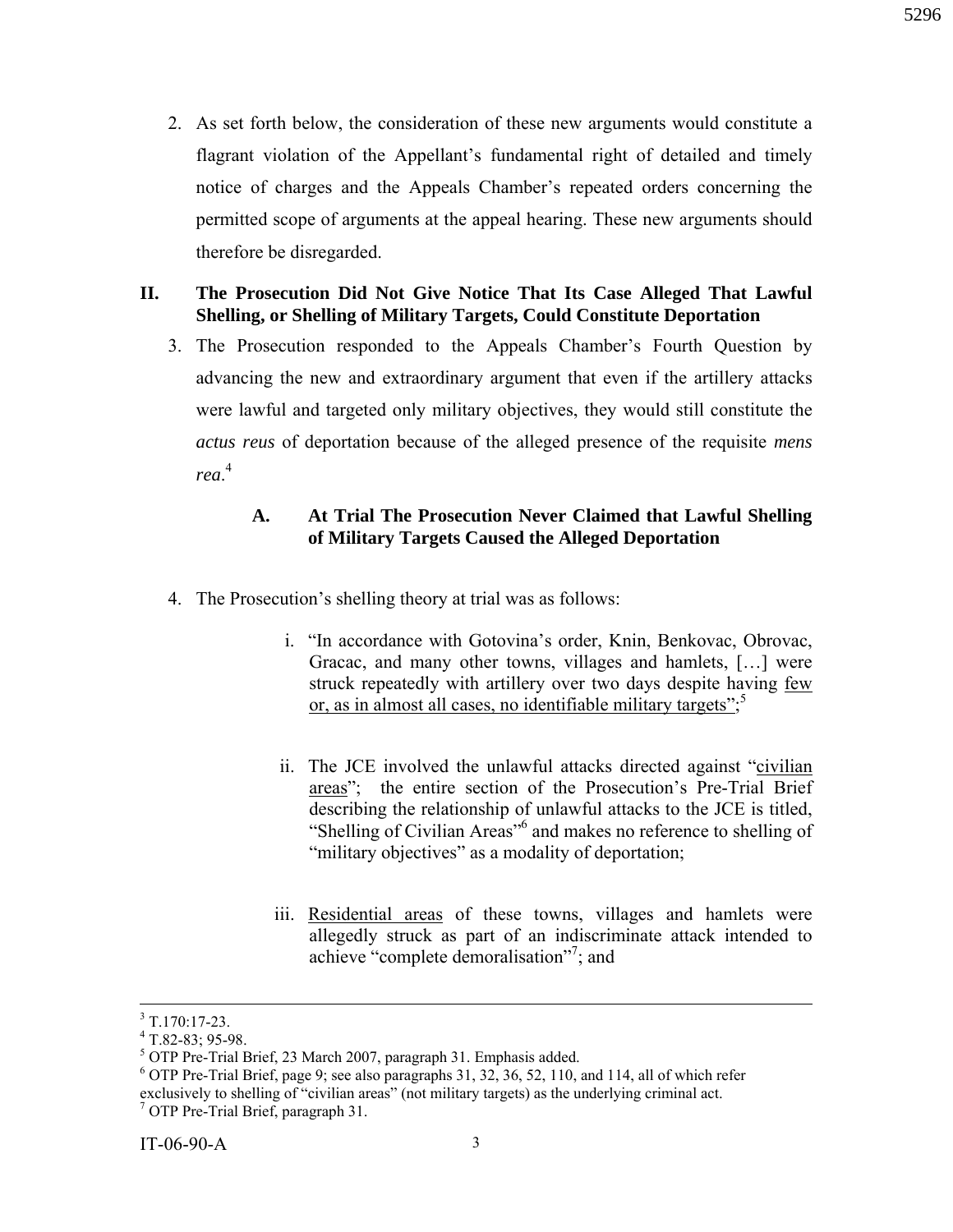- iv. The means of attack included multiple rocket launchers (MRLs or MBRLs), "an indiscriminate artillery weapon designed for open field battle and inappropriate for use in populated civilian areas."8
- 5. The allegations in the Amended Joinder Indictment are limited strictly to the shelling of civilians and "civilian areas."<sup>9</sup> There is no allegation (and thus no notice) of shelling of legitimate military objectives as a factor relevant to the deportation charge.
- 6. The Prosecution's Pre-Trial Brief explicitly alleged that the "the population of Knin was expected to flee as a result of the shelling of civilian areas."<sup>10</sup>
- 7. In particular, the Prosecution alleged that Gotovina "discussed with Tudjman, his commander-in-chief, the nature and purpose of the shelling of civilian areas and ordered its execution."<sup>11</sup> Appellant was thus given notice that the Prosecution case against him was that he deliberately attacked "civilian areas." He had no notice that the Prosecution would now allege that any use of artillery (whether lawful or unlawful) would qualify as deportation merely because civilian flight was foreseeable.
- 8. Elsewhere, "[t]he Prosecution alleges that the accused unlawfully attacked civilians, civilian areas, and civilian convoys in order to drive the civilians from the RSK."<sup>12</sup> There was never any reference to a JCE to deport by attacking military objectives.

# **B. The Trial Chamber Also Concluded that the Prosecution's Allegations Were Limited to the Shelling of "Civilian Areas"**

9. The Trial Judgment also concluded that the Prosecution case was unlawful attacks against "civilian areas."<sup>13</sup> It categorically excluded lawful attacks as a modality

<sup>&</sup>lt;sup>8</sup><br><sup>9</sup> Amended Joinder Indictment, 12 March 2008, at paragraphs 28, 34, and 48.

<sup>&</sup>lt;sup>10</sup> OTP Pre-Trial Brief, paragraph 36.<br><sup>11</sup> OTP Pre-Trial Brief, paragraph 52. Emphasis added.

<sup>12</sup> Trial Transcript, T.150:15-19. Emphasis added. See also, Trial Transcript, T.167:12-16; *Prosecution Response to Allegations of Concession Pursuant to Trial Chamber's Order of 23 February 2007,* 26 February 2007, at paragraph 14.

 $13$  TJ, paragraph 1510.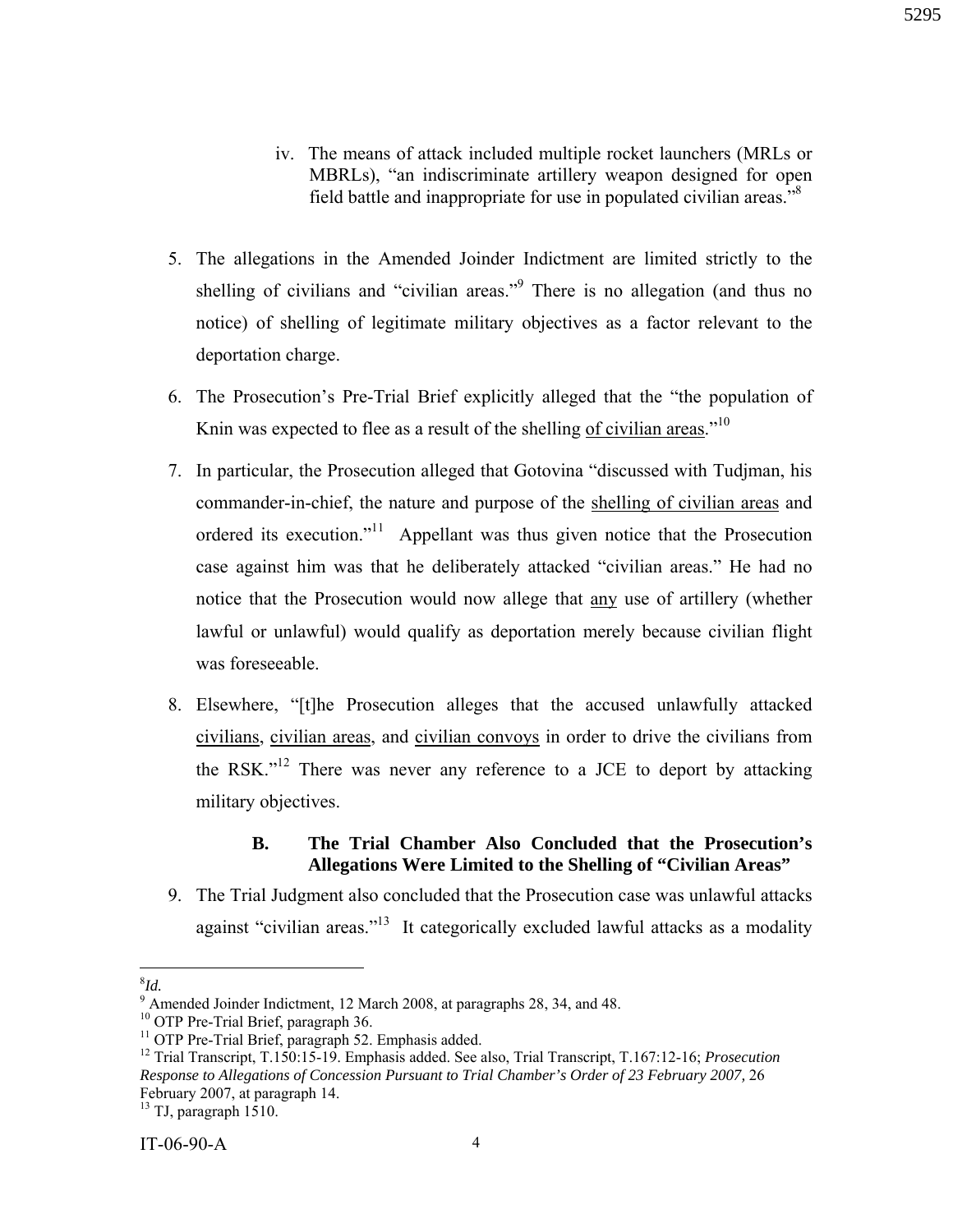of deportation at paragraph 1755 which acquitted Appellant of deportation from numerous villages because, "the evidence allowed for the reasonable interpretation that the forces who fired artillery projectiles which impacted on or nearby these places were deliberately targeting military targets." It clearly held that "[u]nder these circumstances, the Trial Chamber cannot conclusively establish that those who left such towns or villages were forcibly displaced, nor that those firing artillery at such towns had the intent to forcibly displace those persons."

10. Accordingly, the Appellant's understanding that the Prosecution never argued that lawful attacks could constitute deportation is consistent with that of the Trial Chamber.

# **C. The Prosecution's Failure to Plead a Material Fact Requires that it be Precluded from Arguing "Lawful Targeting as Deportation"**

- 11. The indictment is the "primary accusatory instrument,"14 in which the Prosecution must plead *"the essential aspect of [its] case".*<sup>15</sup> Whilst the Prosecution may elaborate particulars of the material facts, "the practice of failing to allege known material facts in an indictment is unacceptable".<sup>16</sup>
- 12. International tribunals have often relied upon other pleadings to determine the nature of the Prosecution case including: (i) the Prosecution pre-trial brief;  $\frac{17}{11}$  (ii) the Prosecution opening statement;<sup>18</sup> and (iii) summaries of witness statements attached to the Prosecution pre-trial brief or otherwise provided at the pre-trial stage. $19$

<sup>14</sup> See, generally, *Kupreskic* AJ, 114. See also *Halilovic*, Decision on Prosecutor's Motion Seeking Leave to Amend the Indictment, 17 December 2004, par 13, *in fine*. 15 Kupreskic AJ, 114.

<sup>&</sup>lt;sup>16</sup> See *Prosecutor v Bagosora et al*, Decision on Aloys Ntabakuze's Interlocutory Appeal on Questions of Law Raised by the 29 June 2006 Trial Chamber I Decision on Motion for Exclusion of Evidence, 18<br>September 2006, footnote 45, referring to *Ntakirutimana* AJ, 125.

September 2006 , footnote 45, referring to *Ntakirutimana* AJ, 125. 17 See, e.g., *Kupreskic* AJ, 116-117; *Krnojelac* AJ, 138; *Martic* TJ, 17; *Simic* AJ, 24; *Naletilic* AJ, 27, 45;

*Kordic* AJ, 140; *Ntagerura* AJ, 35, 40, 130, 140, 153-154, 156-157; *Nahimana* AJ, 325, 367; *Bagosora* TJ,

<sup>&</sup>lt;sup>18</sup> See, e.g., *Kupreskic AJ*, 117-118; *Blaskic AJ*, 242; *Martic TJ*, 17; *Simic AJ*, 24; *Kordic AJ*, 169; *Naletilic AJ* 27; *Ntagerura AJ*, 35, 41-42, 130, 156; *Nahimana AJ*, 325, 367.

AJ 27; *Ntagerura* AJ, 35, 41-42, 130, 156; *Nahimana* AJ, 325, 367. 19 See, e.g., *Martic* TJ, 17; *Naletilic* AJ, 27; *Ntagerura* AJ, 74, 81-82, 96, 101-102, 154, 156.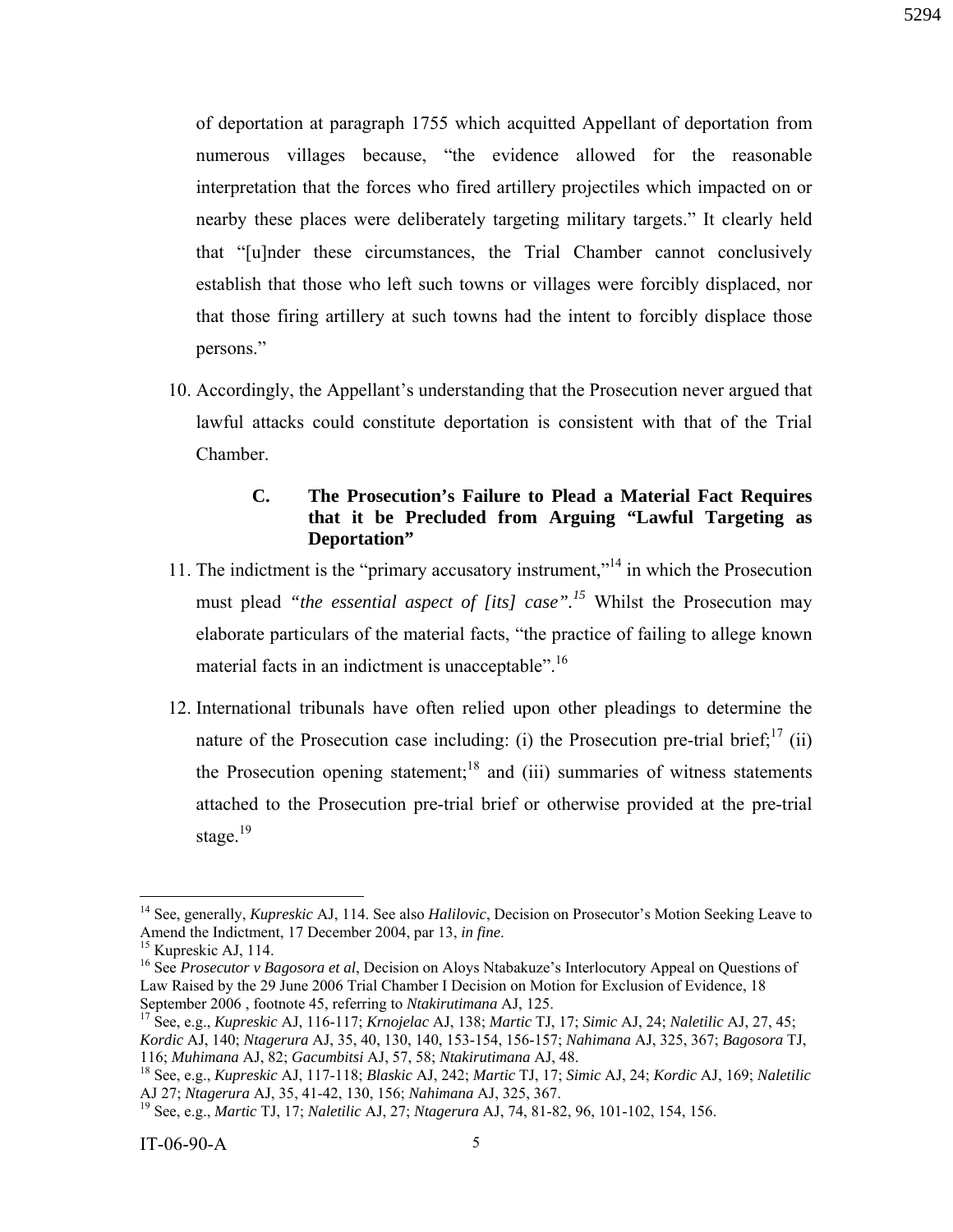- 13. Although post-indictment notification may be relevant to notice of charges, $20$  it must have been given clearly *and* in timely fashion.<sup>21</sup> All such notice must have been given *prior to* the commencement of trial proceedings.<sup>22</sup> Thus, for instance, new allegations introduced in the Prosecution final trial brief – let alone in appellate hearings – are legally incapable of serving as "notice" of the Prosecution case.<sup>23</sup>
- 14. Accordingly, at trial the Prosecution alleged only alleged unlawful attacks against civilians and "civilian areas" and provided no notice that it was alleging that lawful attacks against military objectives constituted the *actus reus* of deportation
- 15. There is no doubt that this argument was never raised at trial, and that it was mentioned for the first time at the Appeal Hearing. The Appeals Chamber should refuse to consider this new argument as this would violate the fundamental right of the accused to detailed and timely notice of the charges (Article 21(4)(a) of the Statute) and would constitute a grave injustice. $24$

# **III. The Prosecution Never Alleged Disproportionate Attack At Trial**

16. At the Appeal Hearing, the Prosecution for the first time argued that the overall artillery attack was disproportionate.<sup>25</sup> The Prosecution provided no notice prior

<sup>20</sup> See e.g. *Prosecutor v Bagosora et al*, Decision on Aloys Ntabakuze's Interlocutory Appeal on Questions of Law Raised by the 29 June 2006 Trial Chamber I Decision on Motion for Exclusion of Evidence, 18 September 2006, pars 34-35. The *Kordic* Appeals Chamber referred to those generically as "post-Indictment communications" (paragraph 139)<br><sup>21</sup> See e.g. *Gacumbitsi* AJ 175 and 177-178.

<sup>&</sup>lt;sup>22</sup> See, e.g., *Ntagerura* AJ, 22 and 38; see also, ibid, par 86 referring to certain "pre-trial disclosures"; and *Prosecutor v Karemera et al*, Decision on Prosecutor's Interlocutory Appeal Against Trial Chamber III Decision of 8 October 2003 Denying Leave to File an Amended Indictment, 19 December 2003, par 27-28, in particular, par 27, emphasis added ("Particularized notice *in advance of trial* of the Prosecution's theory of the case does not render proceedings unfair; on the contrary, it enhances the ability of the Accused to prepare to meet that case."); *Niyitegeka* AJ, 194, referring to the time "until the Prosecution files its pretrial brief or until the trial itself" and par 219. See also, *inter alia*, *Kupreskic AJ,* 117; *Ntakirutimana* AJ 36; *Kordic AJ,* 169. In *Ntagerura*, the Prosecution sought to rely upon its Final Trial Brief in support of its argument that notice of particular charges had been given to the accused (see Ntagerura AC, par 41). The Appeals Chamber declined to rely upon that document, reiterating that if a material fact is not disclosed to the Defence "until the trial itself", the defence could not be expected to conduct an adequate investigation as is necessary for the purpose of preparation (ibid, par 44; see also, ibid, footnote 123 referring to Niyitegeka AJ, 194 and Kvocka AJ, 44-45).<br><sup>23</sup> See, e.g., *Gacumbitsi* AJ 178; *Bagosora* TJ 122.<br><sup>24</sup> Kupreskic AJ, 88 et seq.<br><sup>25</sup> T.88:24-25; T.90:16-91:19. Although in Closing Argument the Prosecution made a conclusor

that it had also proven "disproportionate attack," it provided no elaboration and instead invited the Trial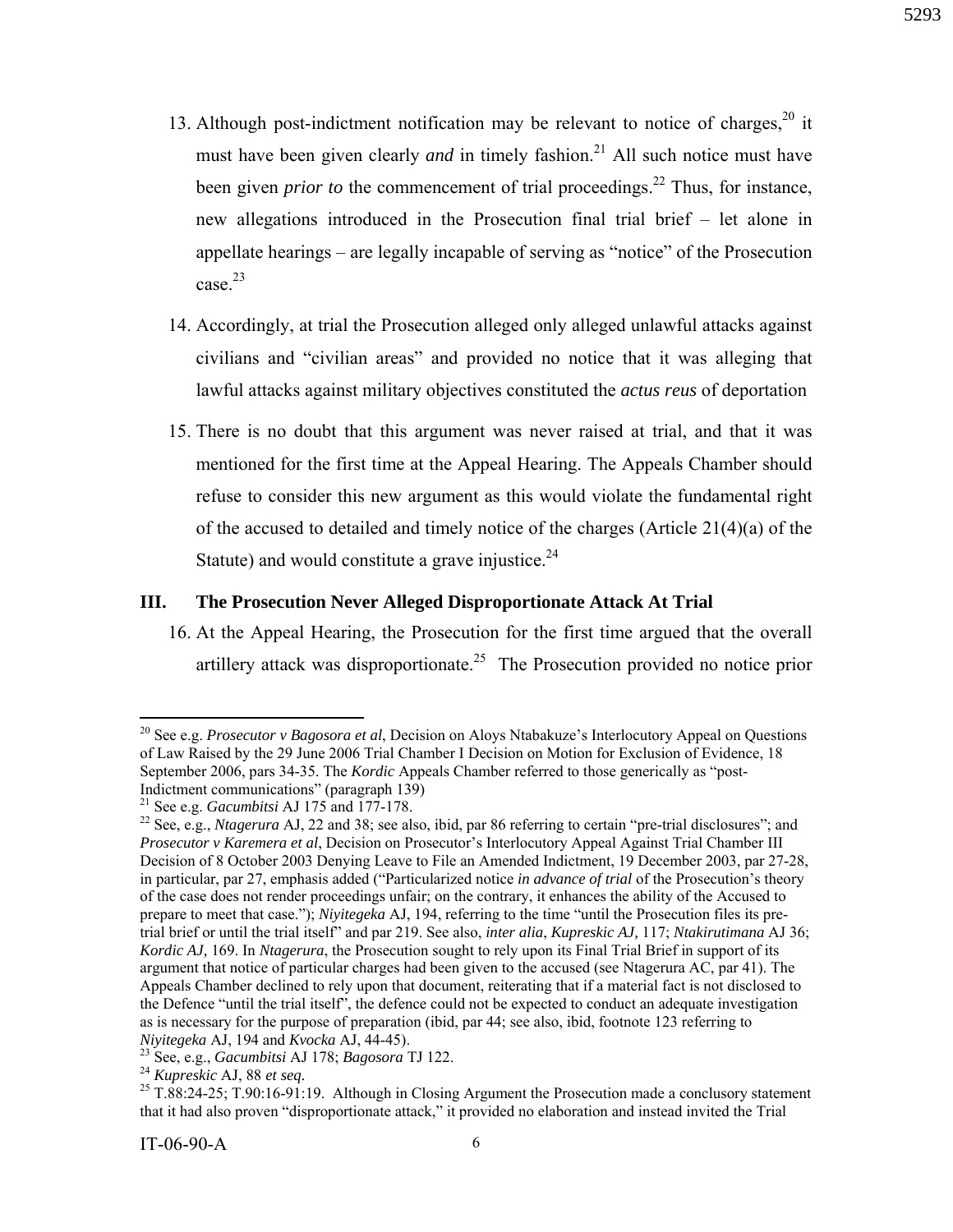to trial that it alleged Appellant committed a disproportionate attack. Moreover, there is no such allegation in the Indictment, Prosecution Pre-Trial Brief.<sup>26</sup> or the Prosecution Opening Statement.<sup>27</sup> There is no question that the Accused was never given notice of such an allegation as forming a valid part of the charges. A full explanation of the failure to allege disproportionate attack has already been submitted to the Appeals Chamber.<sup>28</sup>

- 17. A "fundamental part of the Prosecution's case" included the theory of how and why the attack was unlawful.<sup>29</sup> To be valid, notice of an allegation of disproportionate attacks must be given unambiguously.30 In the *Galic*, <sup>31</sup> *Dragomir Milosevic*<sup>32</sup> and *Strugar*<sup>33</sup> cases, where disproportionate attacks formed part of the Prosecution case, the Prosecution's Pre-Trial Brief explicitly referred to disproportionate attacks as unlawful attacks against civilians. In contrast, the Prosecution Pre-Trial Brief in this case does not contain any reference to disproportionate attack(s) forming part of the alleged unlawful attack.<sup>34</sup>
- 18. Finally, the Trial Judgment expressly declined to consider the proportionality of the overall attack, limiting itself to a single incident involving Martić.<sup>35</sup> In its Respondent's Brief, the Prosecution offered no arguments in support of an allegation of disproportionate attack. It should not be allowed to raise this new argument for the first time during the Appeal Hearing and to thereby deny fair notice to the Appellant.

Chamber not to consider the issue. Moreover, statements in closing argument do not constitute notice to the Accused. *Supra*, fn. 23.<br><sup>26</sup> OTP Pre-Trial Brief, 23 March 2007.

<sup>&</sup>lt;sup>27</sup> See Transcript of Proceedings of 11 March 2008, T.414 through T.511.<br><sup>28</sup> Ante Gotovina's Motion in Limine, 4 May 2012.

<sup>&</sup>lt;sup>29</sup> Kordic AJ, 144.<br><sup>30</sup> See, generally, *Ntagerura* AJ, 22, 32; *Rutaganda* AJ, 303; *Rukundo* AJ, 29. *Karera* AJ, 293.<br><sup>31</sup> See Prosecution Pre-Trial Brief, pars 12; Trial Judgment, pars 58-61; Appeal Judgment, pars 13

<sup>187-189.</sup> 

 $32$  See Prosecution Pre-Trial Brief, pars 11, 127-133, 140; Trial Judgment, pars 6, 877, 939, 949; Appeal Judgment, par 54.

<sup>&</sup>lt;sup>33</sup> See Prosecution Pre-Trial Brief, pars 148-152; Trial Judgment, pars 278, 293-295 and footnote 902; Appeal Judgment, pars 179, 187.

 $34$ <sup>1</sup>The word "disproportionate" or "disproportionately" does not figure in the part of the pre-trial brief related to the artillery shelling and alleged unlawful attack. The word "disproportionately" figures only once, irrelevantly, in paragraph 37 OTP PTB ("The few remaining Serbs, disproportionately comprised of the elderly or infirm….").

 $35$  TJ, fn. 932, 935.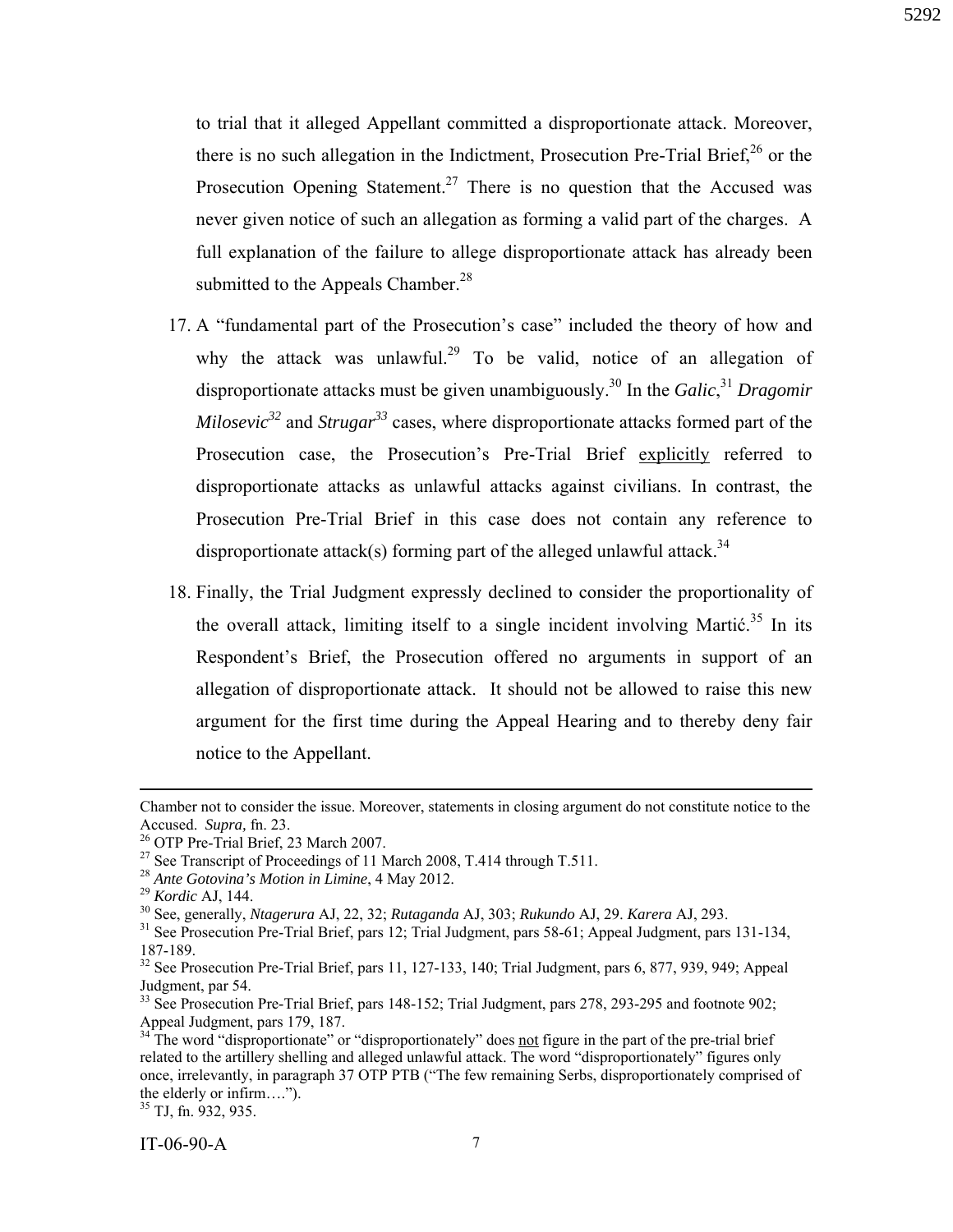# **IV. The Trial Chamber Rejected the Prosecution's Claim that the HV Weapons Systems Were "Inherently Indiscriminate"**

- 19. At trial the Prosecution argued that the HV's use of MRLs was "indiscriminate" and "inappropriate for use in populated civilian areas."<sup>36</sup> The Trial Judgment specifically rejected this argument.<sup>37</sup> The Prosecution did not appeal on that point, and Respondent's Brief does not challenge this finding. The finding is therefore *res judicata* for the purpose of these proceedings and should not form part of the appeal.
- 20. At the Appeal Hearing, the Prosecution sought to reintroduce this argument without notice and in violation of the Appeals Chamber's requirement that the parties not raise new arguments.<sup>38</sup> Moreover, the Prosecution has no basis to challenge this finding, because the Trial Chamber had evidence from Leslie, Konings and Rajćić placing the margin of error at around  $400m^{39}$  Despite this, the Trial Chamber ultimately made no finding on margin of error, but concluded that the weapons were **not** inherently indiscriminate.
- 21. The Prosecution should not be allowed to re-litigate this issue after failing to appeal the Trial Judgment and should form no part of this appeal.

# **V. The Prosecution Should Not Be Allowed to Contradict Its Respondent's Brief Regarding Brioni**

22. At the Appeal Hearing the Prosecution argued in complete disregard of the Trial Judgment that the Trial Chamber found the Brioni transcript "in itself" to be "a conversation about forcing civilians out, rather than protecting civilians."40 This is opposite to the Prosecution's position in its Respondent's Brief, in which it emphasizes that in considering the "totality of the evidence", the Trial Chamber

 $36$  OTP Pre-Trial Brief, paragraph 31.<br> $37$  TJ, paragraph 1897.

<sup>38</sup> T.83:21-84:2; T.88:21-88:24; T.89-90.

<sup>&</sup>lt;sup>39</sup> TJ, paragraph 1898. Leslie placed the margin of error at 400m. Konings placed it at 295m (55m internal error plus 240m of external error (60m per four external factors)) for a 155mm projectile at 14.5 km, which would have been closer to 400m at the actual distance of 26km. Rajcic estimated 75m of internal error, which combined with Konings' 240m of external error (at 14.5km distance) put Rajcic's margin of error at *at least* 315m.<br><sup>40</sup> T.170:17-23.